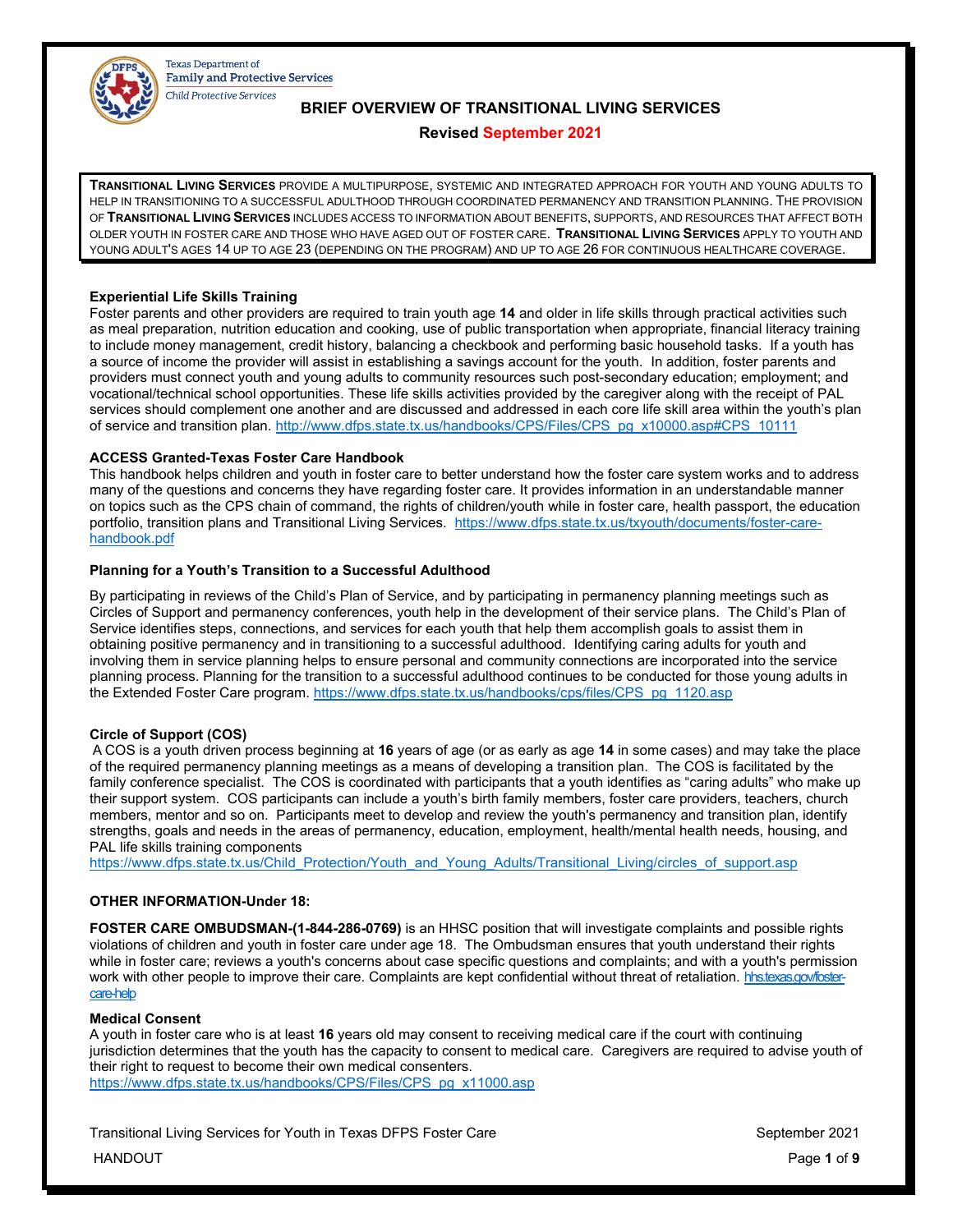

# **BRIEF OVERVIEW OF TRANSITIONAL LIVING SERVICES**

# **Revised September 2021**

# **Driver License or State Identification Card Fee Waiver**

Driver license and State Identification Card fees are waived for youth in DFPS temporary or permanent managing conservatorship and for young adults at least **18** years of age, but younger than age **21**, who reside in a DFPS **paid** foster care placement.

[http://www.dfps.state.tx.us/handbooks/CPS/Resource\\_Guides/Driver\\_Licenses\\_for\\_Youth\\_in\\_Conservatorship\\_Resource\\_G](http://www.dfps.state.tx.us/handbooks/CPS/Resource_Guides/Driver_Licenses_for_Youth_in_Conservatorship_Resource_Guide.pdf) [uide.pdf](http://www.dfps.state.tx.us/handbooks/CPS/Resource_Guides/Driver_Licenses_for_Youth_in_Conservatorship_Resource_Guide.pdf)

# **Credit Reports**

Every youth in the conservatorship of DFPS age **14** up to age **18** are informed that a credit report is run annually, until discharged from DFPS care. In addition to ensuring that the youth is notified that a report was run, the caseworker will explain the credit report and the importance of maintaining good credit. A young adult in Extended Foster care requests their own report a[t https://www.annualcreditreport.com/index.action.](https://www.annualcreditreport.com/index.action)

[http://www.dfps.state.tx.us/handbooks/CPS/Resource\\_Guides/Personal\\_Documents\\_Resource\\_Guide.pdf](http://www.dfps.state.tx.us/handbooks/CPS/Resource_Guides/Personal_Documents_Resource_Guide.pdf)

# **Provision of Personal Documents/Records-Ages 16 and 18**

Age **16-**Youth in DFPS conservatorship on or before they turn age 16 must be provided with a copy or original document of a:

- birth certificate; and
- Social Security card or replacement Social Security card, as appropriate; and
- Personal identification certificate/card issued by the Texas Department of Public Safety (DPS).

Age **18-**Young Adults who age out DFPS foster care will receive either a copy or original personal documents (if not already provided) and other information. These include:

- A birth certificate;
- A Social Security card or a replacement Social Security card;
- A personal state identification certificate/card issued by DPS;
- Immunization records;
- Information contained in the youth's health passport;
- Proof of enrollment in Medicaid, if appropriate;
- Medical Power of Attorney Information-Forms 2559 A and B
- *Almost 18 Letter*; and
- Youth Transition Portfolio

[http://www.dfps.state.tx.us/handbooks/CPS/Resource\\_Guides/Personal\\_Documents\\_Resource\\_Guide.pdf](http://www.dfps.state.tx.us/handbooks/CPS/Resource_Guides/Personal_Documents_Resource_Guide.pdf)

A young adult may requests copies of these documents and other personal CPS records from *DFPS Records Management*. Information on how to make record requests is at[: https://www.dfps.state.tx.us/txyouth/legal/personal\\_docs.asp](https://www.dfps.state.tx.us/txyouth/legal/personal_docs.asp)

# **INDEPENDENT LIVING SERVICES/PROGRAMS**

### **Preparation for Adult Living (PAL) Program**

The PAL program assists older youth in foster care prepare for their departure and transition to a successful adulthood. Supportive services and benefits are provided by PAL Staff or PAL Contract Providers to eligible young adults up to age **21** to become self-sufficient and productive. PAL is funded by the *federal Chafee Foster Care Independence Program*, State general revenue funds and/or community match (20%).

[https://www.dfps.state.tx.us/handbooks/CPS/Files/CPS\\_pg\\_x10200.asp](https://www.dfps.state.tx.us/handbooks/CPS/Files/CPS_pg_x10200.asp)

PAL services include:

- **Life skills assessment** (Casey Life Skills Assessment) to assess strength and needs in life skills attainment [www.caseylifeskills.org](http://www.caseylifeskills.org/) (assessments are conducted before Life skills training):
	- **Life skills training** (age **16 to 18**) in the following core areas:
		- $\triangleright$  Health and Safety;<br> $\triangleright$  Housing and Trans
		- $\triangleright$  Housing and Transportation;<br> $\triangleright$  Job Readiness:
		- $\geq$  Job Readiness;<br> $\geq$  Financial Manage
		- Financial Management;
		- $\triangleright$  Life Decisions/Responsibility;
		- ▶ Personal/Social Relationships
		- Educational/vocational services

Transitional Living Services for Youth in Texas DFPS Foster Care New September 2021

HANDOUT Page **2** of **9**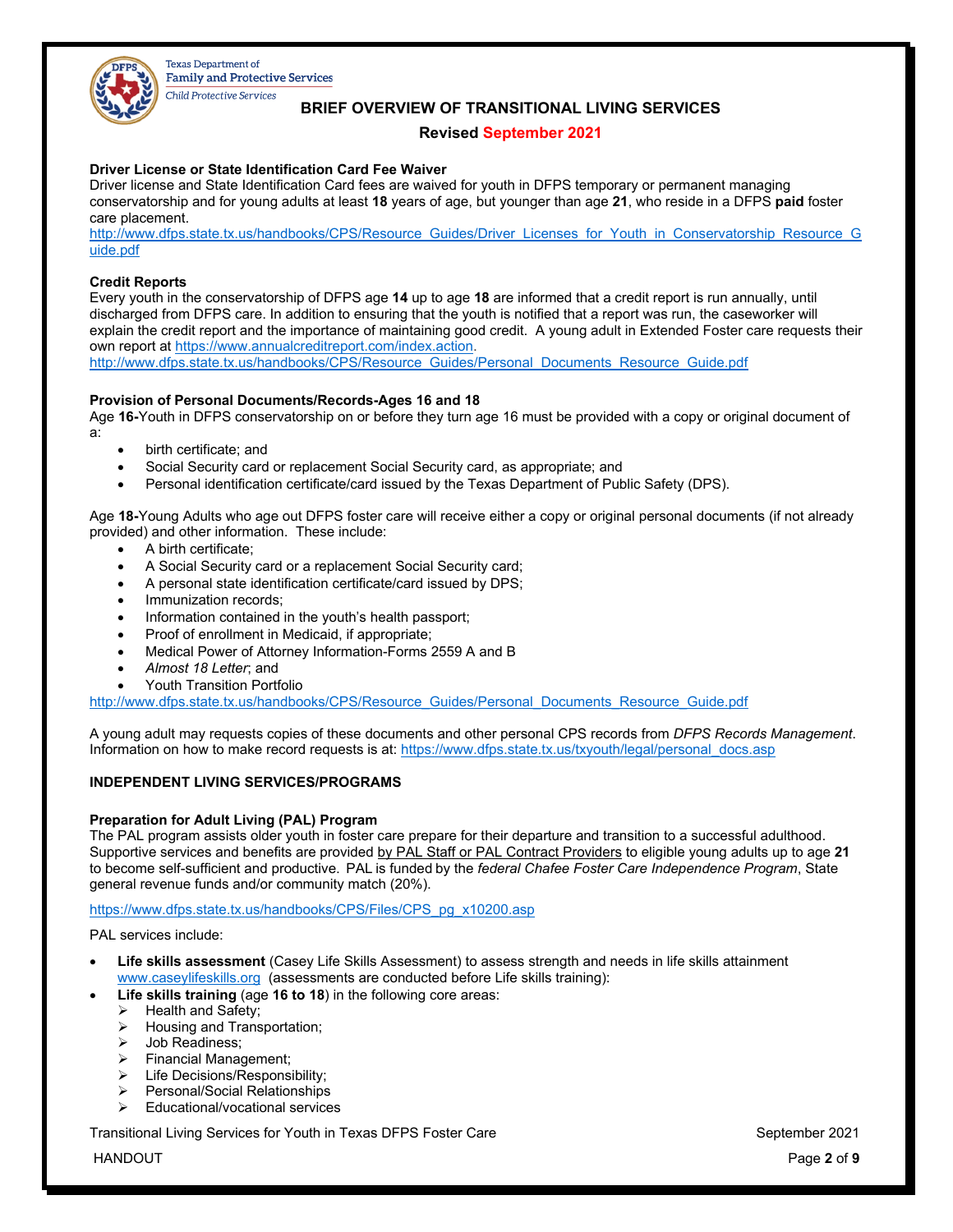

# **BRIEF OVERVIEW OF TRANSITIONAL LIVING SERVICES**

# **Revised September 2021**

- **Supportive services** (based on need and funding availability) may include:
	- graduation items,
	- $\triangleright$  counseling,
	- $\triangleright$  tutoring,
	- > driver's education fees, or
	- $\triangleright$  mentoring.
- A **transitional living allowance** of up to \$1,000 is distributed in increments of up to \$500 per month, for young adults up to age 21 who participated in PAL training, to help with initial start-up costs in adult living.
- **Aftercare room and board assistance** (ages 18-21) is based on need of up to \$500 per month for rent, utilities, utility deposits, food, etc. (not to exceed \$3,000 of accumulated payments per young adult).
- **Transitional & Financial Support Services** to help young adults with self-sufficiency, planning, and resource coordination in supporting successful transitions to adulthood. Services include pre-transitional support services prior to aging out, and transitional support services after a young adult has aged out and left care.

\*\*\*Contact Regional PAL Staff for more information about all Transitional Living Services at: [http://www.dfps.state.tx.us/Child\\_Protection/Youth\\_and\\_Young\\_Adults/Preparation\\_For\\_Adult\\_Living/PAL\\_coordinators.asp](http://www.dfps.state.tx.us/Child_Protection/Youth_and_Young_Adults/Preparation_For_Adult_Living/PAL_coordinators.asp)

# **Extended Foster Care Program**

With the implementation of the federal **Fostering Connections Act** *(Title IV-E of the Social Security Act)*, a young adult who ages out of foster care at age 18 is eligible for Extended Foster Care provided there is an available placement, the young adult signs a voluntary extended foster care agreement and meets at least one of the following conditions:

18 up to 22 year olds, and:

• regularly attending high school or enrolled in a program leading toward a high school diploma or school equivalence certificate (GED); or is

18 up to 21 years old and;

- regularly attending an institution of higher education or a post-secondary vocational or technical program (minimum six hours per semester); or
- actively participating in a program or activity that promotes, or removes barriers to, employment;
- employed for at least 80 hours per month; or
- incapable of doing any of the above due to a documented medical condition.

# **For more information about Extended Foster Care Go to:**

[https://www.dfps.state.tx.us/handbooks/CPS/Files/CPS\\_pg\\_x10400.asp](https://www.dfps.state.tx.us/handbooks/CPS/Files/CPS_pg_x10400.asp)

# **Supervised Independent Living (SIL) Program**

The SIL program is a component of the Extended Foster Care program and allows young adults to live independently under a minimally supervised living arrangement provided by a DFPS contracted provider. A young adult in SIL is not supervised 24-hours a day and is allowed increased responsibilities, such as managing their own finances, buying groceries/personal items, and working with a landlord. Living arrangements may include apartments, non-college and college dorm settings, shared housing and host home settings. Individuals are assisted in transitioning to independent living, achieving identified education and employment goals, accessing community resources, engaging in needed life skills trainings, and establishing important relationships. Young adults must apply for and be accepted into the SIL program.

# **For more information about SIL go to:**

[https://www.dfps.state.tx.us/Child\\_Protection/Youth\\_and\\_Young\\_Adults/Transitional\\_Living/Extended\\_Foster\\_Care/SIL\\_Con](https://www.dfps.state.tx.us/Child_Protection/Youth_and_Young_Adults/Transitional_Living/Extended_Foster_Care/SIL_Contracted_Providers.asp) [tracted\\_Providers.asp](https://www.dfps.state.tx.us/Child_Protection/Youth_and_Young_Adults/Transitional_Living/Extended_Foster_Care/SIL_Contracted_Providers.asp)

# **Return for the Extended Foster Care Program**

Young adults who aged out of DFPS conservatorship may return at any time up until the age of 21 to participate in the Extended Foster Care Program if the required stipulations are met:

- Is offered an available placement:
- Understand that court jurisdiction will be extended, if the court permits;
- Sign or re-sign a Voluntary Extended Foster Care agreement; and
- Agrees to meet one of the criteria described in the Extended Foster Care program within 30 days of being placed.

### PAL staff pre-screen young adults who want to return for Extended Foster Care and refer to the regional re-entry staff. **Regional Re-entry Staff Contact List-**

[https://www.dfps.state.tx.us/Child\\_Protection/Youth\\_and\\_Young\\_Adults/Transitional\\_Living/Extended\\_Foster\\_Care/Re](https://www.dfps.state.tx.us/Child_Protection/Youth_and_Young_Adults/Transitional_Living/Extended_Foster_Care/Re-entry_Liaisons.asp)entry Liaisons.asp

Transitional Living Services for Youth in Texas DFPS Foster Care September 2021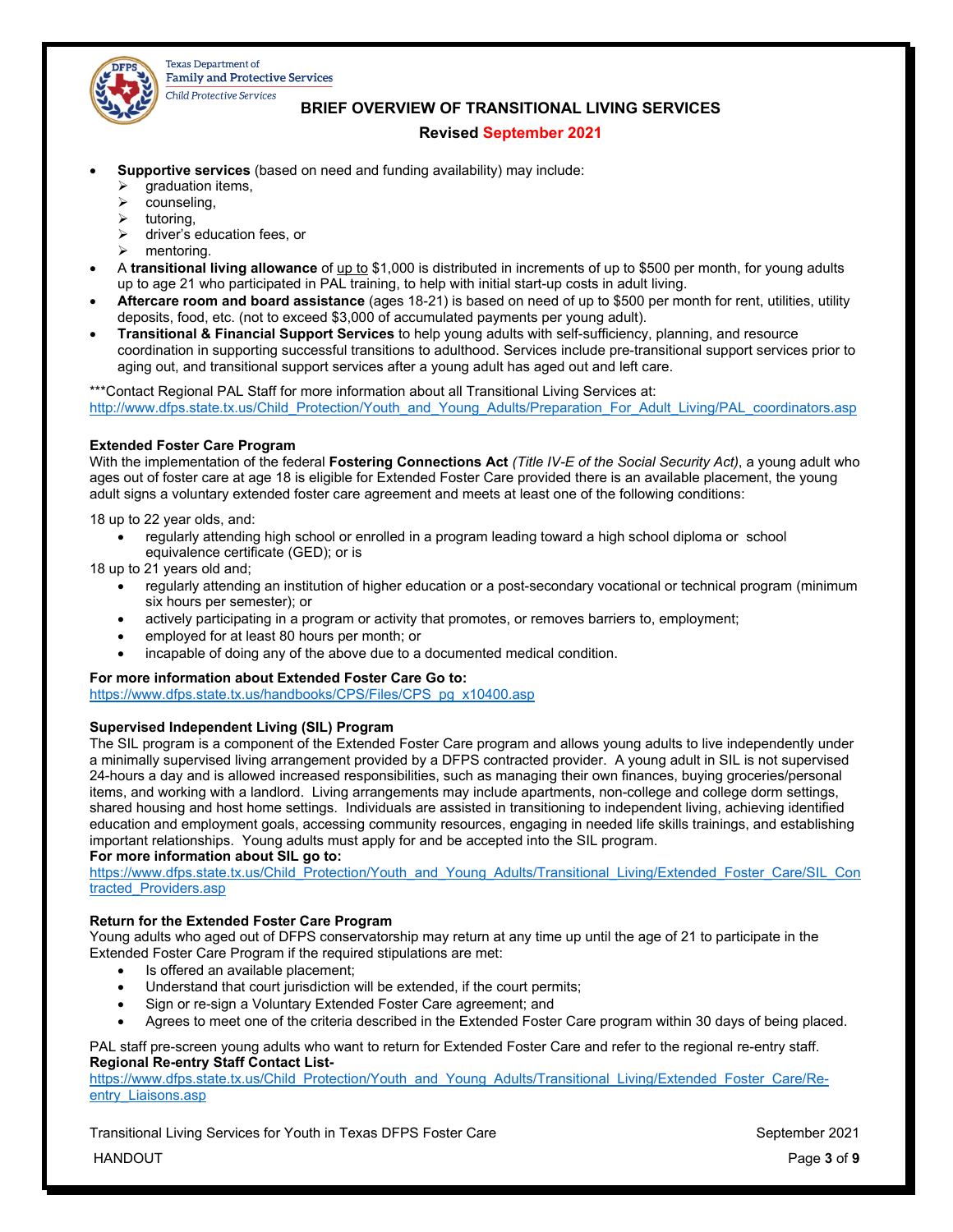

**BRIEF OVERVIEW OF TRANSITIONAL LIVING SERVICES**

# **Revised September 2021**

# **OTHER RELATED INFORMATION**

# **Trial Independence Period (TI)**

A young adult in DFPS conservatorship who turns 18 as well as a young adult enrolled in the Extended Foster Care Program may leave foster care for a "trial independence" period of 6 months (or up to 12 months with a court order). During the TI period, the young adult may be living independently and receiving other transitional living benefits such as PAL, ETV, and Texas Medicaid.

# **Extended Court Jurisdiction**

Young adults that leave foster care at age 18 for a TI period will have court jurisdiction extended for 6 months. Additionally court jurisdiction may be extended for a 12 month TI period if ordered by the court. If a young adult is in Extended Foster Care, court jurisdiction will continue during this period but will not exceed the month of their 21<sup>st</sup> birthday. [https://www.dfps.state.tx.us/handbooks/CPS/Files/CPS\\_pg\\_5600.asp](https://www.dfps.state.tx.us/handbooks/CPS/Files/CPS_pg_5600.asp)

# POST-SECONDARY EDUCATION INFORMATION

# **Education and Training Voucher (ETV) Program**

ETV (Chafee) is a *federally-funded* program administered by DFPS.Based on the cost of attendance as established by higher education, youth and young adult's ages 16 up to the age of 23 may be eligible to receive up to \$5,000 in financial assistance per year to help them reach their postsecondary education goals providing they are eligible for ETV and meet the criteria:

- Have a high school diploma or GED or be exempt from required school attendance; or
- The student is enrolled in a dual-credit course or other course at an institution of higher education for which the student will earn a high school diploma and college credit.

# *Individuals eligible for ETV include:*

- Youth in DFPS foster care who are at least **16** and likely to remain in care until **18**, or are in extended foster care; or
- Youth who aged out of DFPS foster care but have not yet turned **23**; or
- Youth who were adopted from DFPS foster care after turning age **16** and are not yet **23**; or
- Youth who enter Permanency Care Assistance after turning age **16** and are not yet age **23**; or
- Youth who are in the custody of the Texas Juvenile Justice Department (formerly TJPC) or under the jurisdiction of a local juvenile probation department and were receiving Title IV-E foster care payments the day before turning age **18** and who are not yet age **23**; or
- Tribal youth or young adults in tribal foster care and who are not yet age **25**; or
- The above eligible students who move out of state to attend school and were originally enrolled in ETV in Texas and who are not yet age **23**.
- The above eligible students cannot receive ETV funds for more than **5** years (whether or not consecutive). Texas defines **5** years as **15** semesters.

**ETV program participation requirements**-Students must apply for and be approved for ETV, meet school enrollment requirements, and be enrolled in at least 6 semester hours in an *accredited or pre-accredited* public or private, non-profit program/institution that:

- provides a bachelor's degree or not less than a 2 year program that provides credit towards a degree or certification; or
- provides not less than a one-year program of training to prepare students for gainful employment; or
- has been in existence for two years and offers training programs to prepare students for gainful employment in a recognized occupation (training may be less than one year).

Students - remain eligible until the month of their  $23<sup>th</sup>$  birthday as long as they are enrolled in ETV and are meeting the satisfactory academic progress policies toward completing their postsecondary education or training program as determined by the institution of higher education.

Students interested in specific educational programs through *Correspondence Courses, Distance Education Courses*, or *Continuing Education* courses must contact ETV staff for prior approval to ensure proper school accreditation and that courses lead to a degree or recognized certificate program. Courses must apply to a Student's academic degree or certificate program.

Transitional Living Services for Youth in Texas DFPS Foster Care September 2021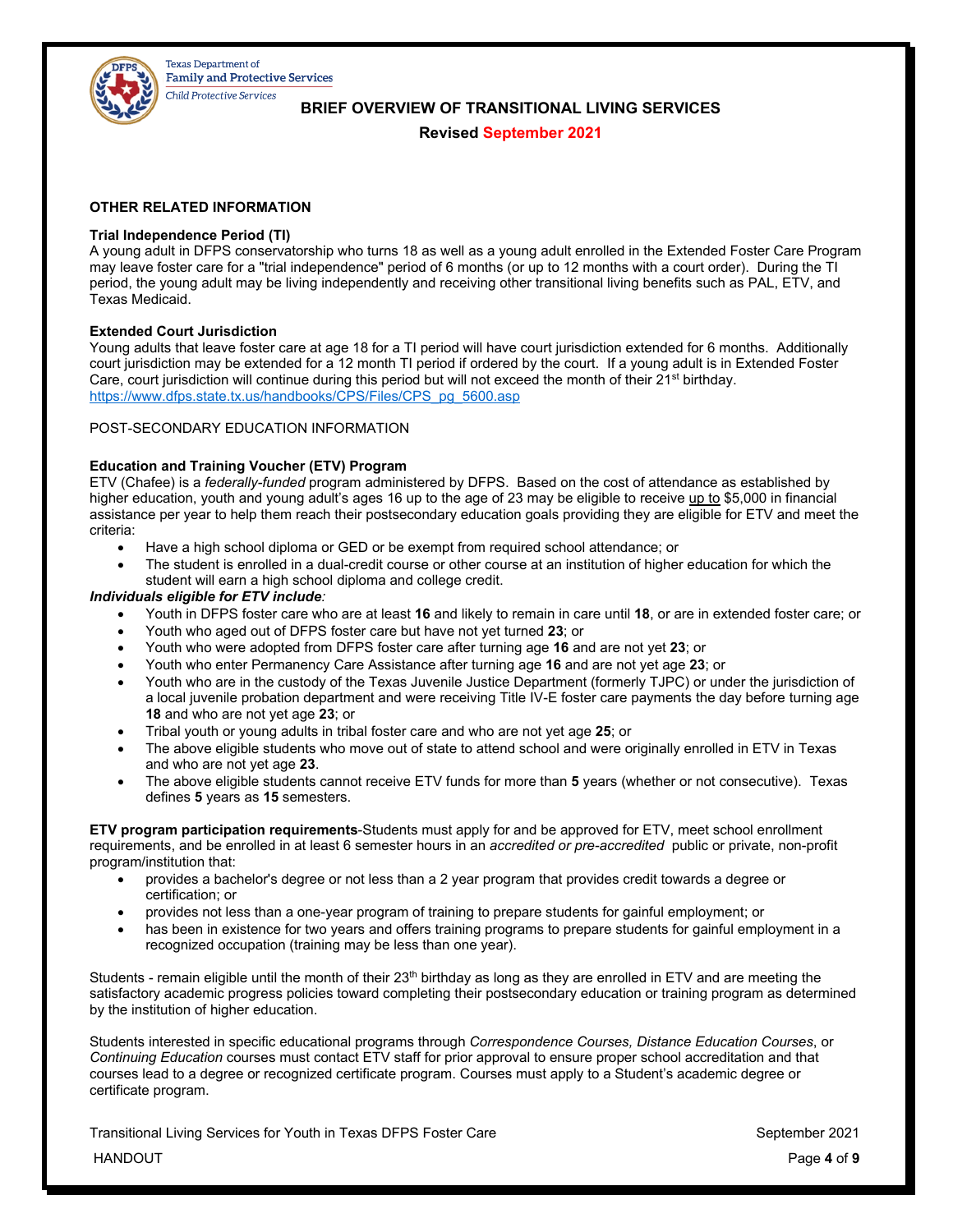

**BRIEF OVERVIEW OF TRANSITIONAL LIVING SERVICES**

# **Revised September 2021**

**Note:** Youth or young adults in DFPS **paid** foster care, enrolled in higher education and eligible for ETV may have certain expenses paid by the ETV program (ex., books, computers, child care, and transportation). ETV will not cover residential housing, personal items and food since this is provided for in the placement.

[https://www.dfps.state.tx.us/Child\\_Protection/Youth\\_and\\_Young\\_Adults/Education/ETV.asp](https://www.dfps.state.tx.us/Child_Protection/Youth_and_Young_Adults/Education/ETV.asp)

**Apply for the ETV Program at: [http://www.texasetv.com](http://www.texasetv.com/) or call toll free 877-268-4063.** 

### **College Tuition and Fee Waiver**

The college tuition and fee waiver provides exemptions from payment of tuition and fees at a Texas **state supported college or university** to individuals formerly in **Texas** state foster care and adopted youth. To be exempt from the payment of tuition and fees, youth or young adults must have been in DFPS conservatorship:

- the day before the student's  $18<sup>th</sup>$  birthday;
- the day of the student's  $14<sup>th</sup>$  birthday, if the youth was eligible for adoption (parental rights terminated) on or after that day;
- the day the student graduated from high school or received the equivalent of a high school diploma;
- on the day preceding the date the youth was adopted and the adoption occurred on or after September 1, 2009;
- on the day preceding the date permanent managing conservatorship (PMC) of the youth was granted to a nonparent if that date was on or after September 1, 2009.
- In addition the following youth are eligible for the tuition and fee waiver: if a youth in DFPS conservatorship was returned to the legal responsibility of the parent at:
	- o age 14 and older on or after June 1, 2016 and was in DFPS's *permanent* managing conservatorship; or
	- age 16 and older on or after June 1, 2016 and was in DFPS's *temporary* managing conservatorship; or • when a student is enrolled in a dual credit course or other courses in which the student may earn joint high school
- and college credit and if tuition hasn't been waived. *Note: Youth enrolled in a dual credit course may enroll in the ETV program to have some education expenses covered*.

Youth or young adults must check with each school to ensure that the courses they are enrolling in are exempt from tuition and fees. Some vocational / certificate courses may not be exempt from tuition and fees. Young adults must be enrolled in a Texas state supported college or university **no later than their 25th birthday.** 

*Adopted youth* who are subject to an adoption assistance agreement that provides monthly stipends and Medicaid benefits are eligible for the college tuition and fee waiver. For these students there is no age limit to enroll in college in order to take advantage of the tuition and fee waiver.

[https://www.dfps.state.tx.us/Child\\_Protection/Youth\\_and\\_Young\\_Adults/Education/state\\_college\\_tuition\\_waiver.asp](https://www.dfps.state.tx.us/Child_Protection/Youth_and_Young_Adults/Education/state_college_tuition_waiver.asp)

Reference the *Texas Education Code***-**Sec. 54.366 and 54.367 (2009) and Section 700.1630, Subchapter P of the Texas Administrative Code (2016).

# **DFPS College Scholarships:**

**Freshmen and Sophomore Success Scholarship** is for young adults formerly in DFPS foster care attending a Texas state-funded institution of higher education. This includes community colleges, colleges, universities, and Texas State Technical College. Application due dates are August 1 and November 1**,** prior to each semester.

Only students awarded the scholarship both semesters as a freshman may apply for the scholarship as a sophomore or as a

2nd year student at a Texas state-funded institution of higher education. Scholarships are \$1000 per semester or academic

term or \$2000 for two semesters or academic terms.

[https://www.dfps.state.tx.us/Child\\_Protection/Youth\\_and\\_Young\\_Adults/Education/other\\_resources.asp](https://nam12.safelinks.protection.outlook.com/?url=https%3A%2F%2Fwww.dfps.state.tx.us%2FChild_Protection%2FYouth_and_Young_Adults%2FEducation%2Fother_resources.asp&data=04%7C01%7CTodd.Serpico%40dfps.texas.gov%7C1be9a9c2de4f44bb720b08d96efc44ba%7C0915ef3812cd4561ab809c7f41bfb31e%7C0%7C0%7C637662853819991461%7CUnknown%7CTWFpbGZsb3d8eyJWIjoiMC4wLjAwMDAiLCJQIjoiV2luMzIiLCJBTiI6Ik1haWwiLCJXVCI6Mn0%3D%7C1000&sdata=9fDOTwVlbtWDRhND40uZYviSx9cxdyMgfz34oZhdDZA%3D&reserved=0)

# **C. Ed Davis-PAL Scholarship (est. July 2012)**

This scholarship is for basic non-tuition needs for former foster youth who are majoring in government, political science, history, or other pre-law field. Scholarships are for \$1,000 per academic year and are available to *sophomore, junior* or *senior* year students. More information about these scholarships is available at: [https://www.dfps.state.tx.us/Child\\_Protection/Youth\\_and\\_Young\\_Adults/Education/other\\_resources.asp#scholarships](https://www.dfps.state.tx.us/Child_Protection/Youth_and_Young_Adults/Education/other_resources.asp#scholarships)

Transitional Living Services for Youth in Texas DFPS Foster Care September 2021

HANDOUT Page **5** of **9**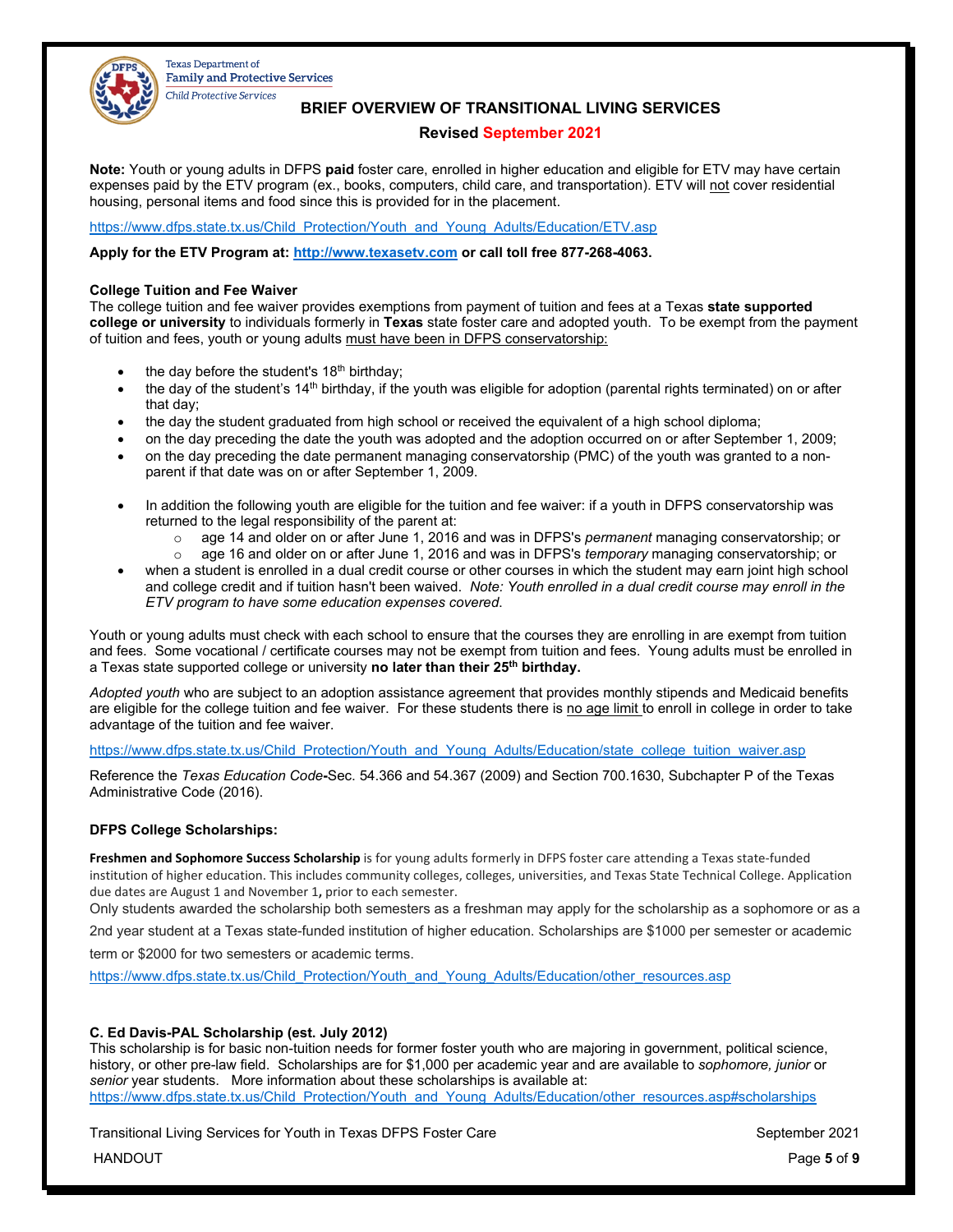

# **BRIEF OVERVIEW OF TRANSITIONAL LIVING SERVICES**

# **Revised September 2021**

# College Resources for Foster Care Students

### **Temporary Housing Assistance between Academic Terms**

Texas' institutes of higher education are required to assist full-time students formerly in DFPS conservatorship or who have been legally emancipated in locating temporary housing between academic terms (Christmas and summer holiday breaks). Students must request the housing assistance and are encouraged to inquire at financial aid offices, student affairs offices, admissions offices, or housing/residence life/residential living offices.

### **College Foster Care Student Liaisons**

As of January 2016 each state supported college/university has appointed a foster care student liaison to help foster care students in coordinating college readiness and student success. Liaisons can help students navigate the college system and connect them to resources needed to achieve higher education goals. A list of liaisons is located at: [https://reportcenter.highered.texas.gov/roster/](https://nam12.safelinks.protection.outlook.com/?url=https%3A%2F%2Freportcenter.highered.texas.gov%2Froster%2F&data=04%7C01%7CTodd.Serpico%40dfps.texas.gov%7Cca19ab15042f42b78cd708d94159f49c%7C0915ef3812cd4561ab809c7f41bfb31e%7C0%7C0%7C637612676876804684%7CUnknown%7CTWFpbGZsb3d8eyJWIjoiMC4wLjAwMDAiLCJQIjoiV2luMzIiLCJBTiI6Ik1haWwiLCJXVCI6Mn0%3D%7C1000&sdata=8pggCuhRQZNALgMJpzC99KL4Fw9kZ3%2BzerOQVdQzq20%3D&reserved=0) under "**CRS - CFAT - [Foster Care Liaison Listing](https://reportcenter.highered.texas.gov/roster/crs-cfat-foster-care-liaison-listing/)**".

# **Bacterial Meningitis Vaccine for Students Entering Post-Secondary Education**

Students under age 30 entering a Texas institution of higher education must be vaccinated for bacterial meningitis. For DFPS foster youth, payments for doctor's visits and vaccination costs are covered by the **FFCC** Medicaid (STAR Health or STAR) program.

# **Texas Medicaid-Former Foster Youth (18-25) and OTHER HEALTHCARE INFORMATION**

### **Former Foster Care Children (FFCC) Program**

The **FFCC** program provides continuous healthcare coverage through age 25 to young adults who age out of Texas foster care and are receiving Medicaid when they aged out. This population will receive healthcare services in two separate programs based on age;

• Young adults aged 18 through 20 will be enrolled in STAR Health but can switch to STAR upon request; and

• Young adults aged 21 through 25 will receive Medicaid through the STAR plan of their choice.

To be eligible for the FFCC program, the young adult must:

- Be age 18 through 25;
- Have been in Texas foster care on his or her 18<sup>th</sup> birthday or older;
- Be receiving Medicaid when he or she aged out of Texas foster care; and
- Be a U.S. Citizen or be a qualified alien for example have an I-551 permanent resident card.

### **Medicaid for Transitioning Foster Care Youth (MTFCY)**

Provides medical coverage to young adults age 18 through 20 who are not eligible for the FFCC program because they were not receiving Medicaid at the time they aged out of foster care. The following eligibility criteria apply:

- Be age 18 through 20 years of age;
- Have been in Texas foster care at age 18, or older;
- Have no other healthcare coverage;
- Meet program rules for income; and
- Be a U.S. Citizen or have a qualified alien status.

[https://www.dfps.state.tx.us/Child\\_Protection/Youth\\_and\\_Young\\_Adults/Transitional\\_Living/medical\\_benefits.asp](https://www.dfps.state.tx.us/Child_Protection/Youth_and_Young_Adults/Transitional_Living/medical_benefits.asp)

### **Superior Healthplan-a2A CentAccount® Rewards Program (**[https://www.fostercaretx.com](https://www.fostercaretx.com/)**)**

This program offers reward dollars of up to \$160 for members who complete wellness visits, dental check-ups and other health screenings for members ages 18 through 21 years old. Visit the Texas Youth Connection-HEALTH section for more information: <https://www.fostercaretx.com/for-members/transitioning-youth/a2a.html>

### **Your Texas Benefits**

Young adults should be directed to use [YourTexasBenefits.com](https://yourtexasbenefits.com/ssp/SSPHome/ssphome.jsp) including using the mobile app to manage their benefits at any time and place. The website and mobile app can be used to apply for and renew benefits and report changes such as an address update. STAR Member Helpful Numbers: **1-800-964-2777** or **1-866-912-6283.** 

### **Health Passport**

The Health Passport is a computer-based system that has health data about youth and young adults in the STAR Health program. The Health Passport is not a full medical record. It has information on doctor and dentist visits, hospital stays,

Transitional Living Services for Youth in Texas DFPS Foster Care New September 2021

HANDOUT Page **6** of **9**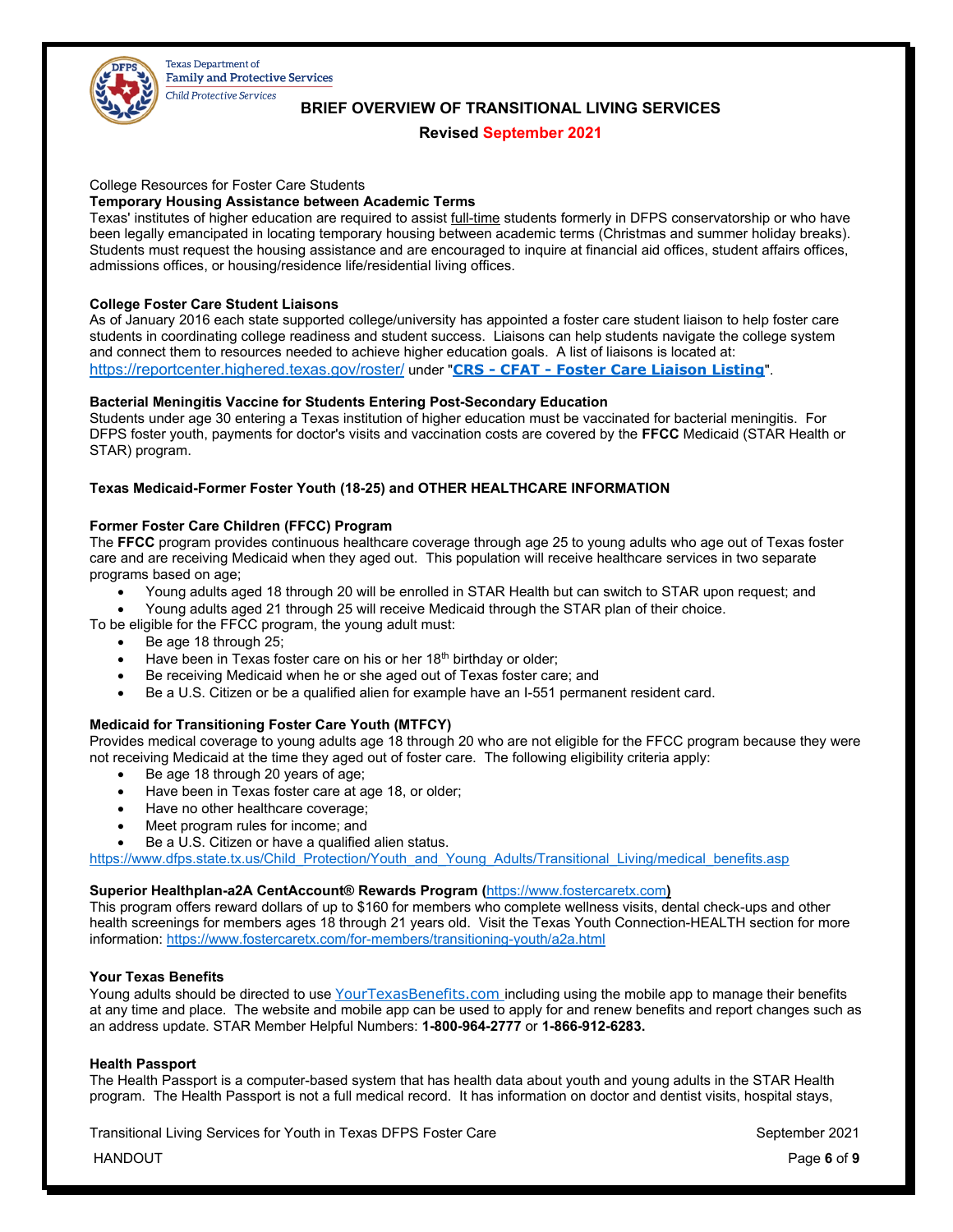

# **BRIEF OVERVIEW OF TRANSITIONAL LIVING SERVICES**

# **Revised September 2021**

prescriptions and shot records. If a young adult wants access to his or hers Health Passport visit <https://www.superiorhealthplan.com/login.html> NOTE: Young adults must register for their Health Passport before exiting foster care by using his or hers Personal ID number that is available from the caseworker.

# **2-1-1 TEXAS**

Young adults can call **2-1-1** to report any changes to an address, their case, check benefits, and request a Medicaid card. The young adults should identify as a "former foster youth" and notify the staff that they are calling about the **Former Foster Care Children** or **Medicaid for Transitioning Foster Care Youth** programs. Additionally, **2-1-1** may be contacted for nonmedical issues such as applying for food stamps and family medical assistance. Information is available at this link: **<https://www.211texas.org/211/>**

# **OTHER YOUTH/YOUNG ADULT RESOURCES**

**Office of Consumer Relations** (OCR) 1-800-720-7777 handles complaints about specific cases related to DFPS program policy. We are here to help you, and you can trust us to fairly review your complaints and provide a written response upon completing a review. The OCR takes complaints from the public including youth currently or formerly in foster care ages 18 and older. Information is available at this link:

**[https://www.dfps.state.tx.us/Contact\\_Us/Questions\\_and\\_Complaints/OCR.asp](https://www.dfps.state.tx.us/Contact_Us/Questions_and_Complaints/OCR.asp)**

**Texas Youth Hotline** is a resource for youth, parents, siblings and other family members who are in need of a caring voice and a listening ear. Individuals may contact the statewide hotline at **1-800-989-6884** for telephone counseling, information, and referrals or CHAT online or **TEXT 512-872-5777** for assistance. The hotline can help locate services available in local communities. More information is available at the **[Texas Youth and Runaway Hotline](http://www.dfps.state.tx.us/Youth_Hotline/default.asp)** website.

**Texas Youth Connection** is a website designed with input from youth and young adults and is a resource for youth in the Texas foster care system, alumni of foster care, and stakeholders seeking general tips and information. This website offers information and resources about safety and well-being, education, finances/banking, records, healthcare, contacts, jobs, housing, Transition Center information, PAL contact information and other useful information. This page is located at: **<https://www.dfps.state.tx.us/txyouth/Default.asp>**

**Youth Take Flight Instagram** is another source for youth and young adults to find current, relevant resources, information, trending topics, positive youth stories and inspiration to reach life goals beneficial to the youth and young adult's transition to a successful adulthood. Instagram allows DFPS to stay connected with youth and young adults using a popular social media site. The page is located at: **https://www.instagram.com/youthtakeflight/**

**Statewide Youth Leadership Council** (YLC) is comprised of two elected or appointed youth or young adults (ages 16 to 21) per region. The purpose of the statewide YLC is to provide a forum for youth who are currently or were formerly in foster care to address identified issues and concerns about experiences in the DFPS foster care system and to make recommendations about improving services to children and youth in foster care. Upon request by CPS, the YLC reviews state policies and programs and provides feedback.

**Youth Specialists (alumni of foster care)** are hired as full time or part time employees in each DFPS region, one is located at the DFPS State Office. Youth Specialists play a key role in the development and support of Youth Leadership Councils, ensure that the voices of foster youth are heard, and engage foster youth in advocating activities. Youth specialists also serve to help strengthen and support CPS casework by informing DFPS of initiatives and activities affecting policy and practice.

# **National Youth in Transition Data Base (NYTD)**

NYTD is a data collection system created to track independent living services and to learn how successful states are in preparing youth to move from foster care into adulthood. Texas surveys youth in foster care when they turn age 17 and conducts follow-up surveys of some of these same youth at age 19 and again at age 21. Every three years a new cohort of 17 year olds is surveyed.

### **Employment Preference to Former Foster Youth**

Texas state agencies are required to give an employment preference to former foster youth (in the PMC of DFPS on the day preceding the young adult's 18th birthday) over other state applicants for the same position who do not have a greater qualification. An individual is entitled to an employment preference only if the young adult is 25 years of age or younger (day

Transitional Living Services for Youth in Texas DFPS Foster Care New September 2021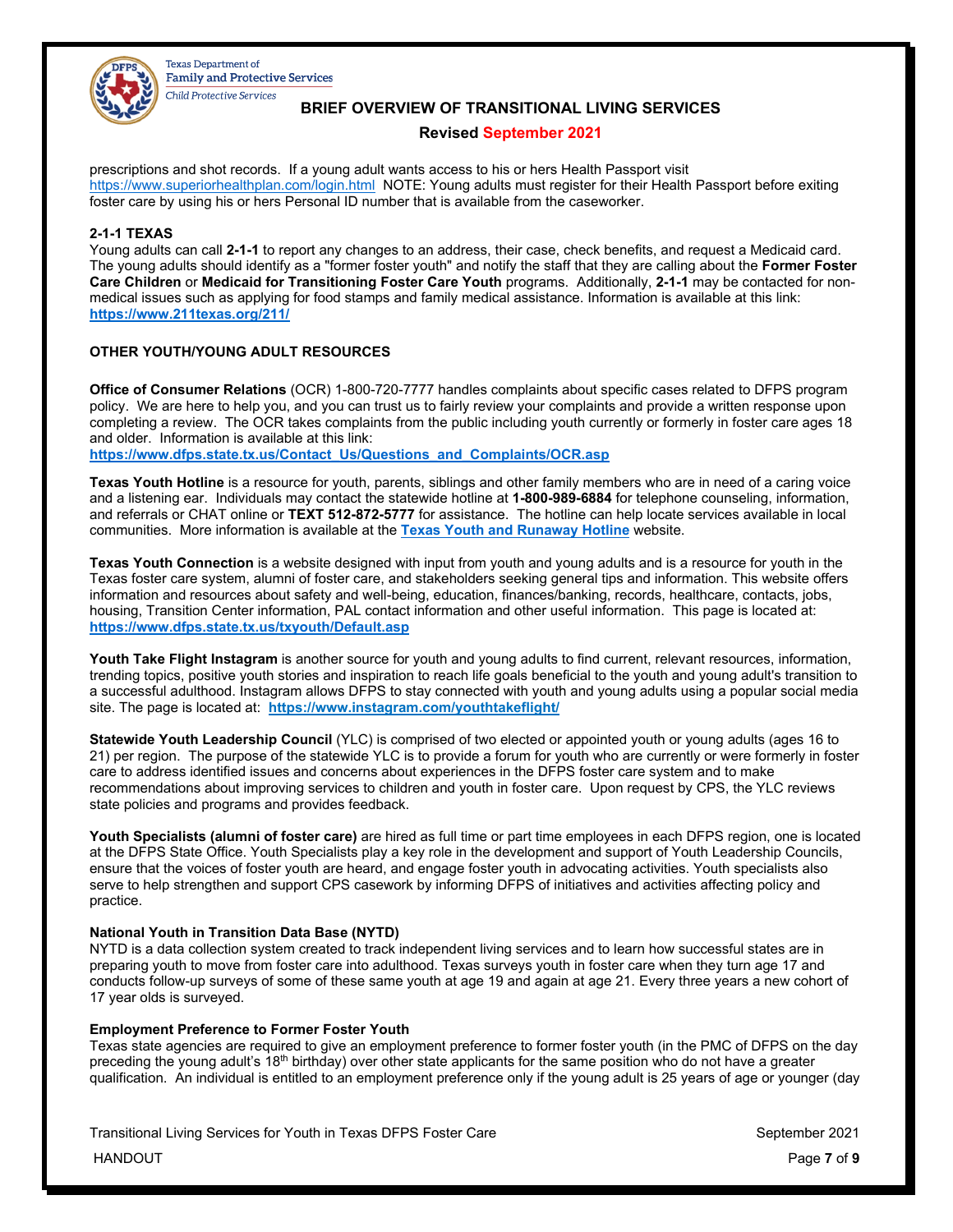

**BRIEF OVERVIEW OF TRANSITIONAL LIVING SERVICES**

# **Revised September 2021**

before turning 26). PAL staff will issue the employment preference letter to eligible young adults when they turn 18 or upon request.

# **Activities and Events for youth and young adults**

- **PAL Experiential Camp-**A camp held annually for youth (when a contractor is available) aimed at increasing selfesteem, improving communication skills, problem-solving and having fun.
- **PAL Statewide Teen Conference-**An annual three-day conference held in conjunction with Texas Woman's University, offering workshops for youth that lead to self-sufficiency and independence.
- **PAL College Conferences-**Texas A&M San Antonio and Austin Community College College each host an annual two day conference for youth to learn about and prepare for higher education opportunities to include vocational programs.
- **Aging-Out Seminars** -Regions provide seminars to youth at age 17 before they leave care. Seminars include topics identified by youth to reinforce their knowledge and skills about DFPS programs, benefits, resources and other life skills such as nutrition and information about human trafficking. These seminars build on information from PAL Life Skills Training classes.
- **Regional Youth Leadership Councils (YLC) or Youth Advisory Boards** Benefits of youth participation in a YLC include:
	- Opportunities for Community Services and Outreach projects to support foster youth;
	- Advocacy training to ensure the voices of foster youth are heard and incorporated into policy and practice;
	- Leadership building skills;
	- Planning and facilitating events:
	- Learn how to strategically share their story; and
	- Developing supportive friendships/caring adults
- **Regional conferences or events** Regions provide teen conferences and other age-appropriate activities and events such as college conferences, back to school events, prom events, graduation celebrations, or holiday celebrations.

# **Partnerships**

**Transition Centers** provide one-stop services to serve the diverse needs of youth and young adults currently or formerly in foster care, homeless youth, or other at-risk youth. Services may include employment assistance, educational support, access and referrals to community partners and resources and various transitional living services such as PAL life skills training classes, food and housing assistance, and substance abuse / mental health counseling. Transition Centers also provide co-location opportunities for local partners such as local Workforce Solutions staff, TWC funded Workforce Advocates, and colleges and universities to jointly serve the diverse needs of the youth in one location. Currently, there are 18 Transition Centers which are independently funded, operated and supported by partnerships between DFPS, their Providers, community partners and the Texas Workforce Commission (TWC). A list of these Centers with contact information is available at the Texas Youth Connection Contacts page:[DFPS Regional Transition Centers](https://nam12.safelinks.protection.outlook.com/?url=https%3A%2F%2Fwww.dfps.state.tx.us%2FChild_Protection%2FYouth_and_Young_Adults%2FTransitional_Living%2Ftransition_centers.asp&data=04%7C01%7CTodd.Serpico%40dfps.texas.gov%7C1be9a9c2de4f44bb720b08d96efc44ba%7C0915ef3812cd4561ab809c7f41bfb31e%7C0%7C0%7C637662853820001417%7CUnknown%7CTWFpbGZsb3d8eyJWIjoiMC4wLjAwMDAiLCJQIjoiV2luMzIiLCJBTiI6Ik1haWwiLCJXVCI6Mn0%3D%7C1000&sdata=QrJILlWMl3Xo6IFz3P%2B%2BQd1LdqwWI50qhsdf3iLpcIE%3D&reserved=0)

# **Youth Housing Services and Program**

The Youth Housing Services and Program provides information to help youth transitioning from foster care to a successful adulthood learn about housing and rental assistance options. For eligible young adults (18 to 24) housing rental assistance vouchers should be a top priority.

The goal of the Youth Housing Services and Program at DFPS (Transitional Living Services) is to house as many young adults as possible, and to end homelessness for those transitioning from foster care to a successful adulthood. Providing information and support regarding targeted housing vouchers and rental assistance programs throughout Texas is the primary focus to achieve these goals.

Public housing authorities across the state provide rental assistance through housing vouchers. Two of these vouchers may be available in certain parts of the state to youth transitioning from foster care to a successful adulthood and who are at risk for homelessness. These vouchers are the **Family Unification Program (FUP) Voucher**, and the **Foster Youth to Independence (FYI) Voucher**.

The Texas Department of Housing and Community Affairs also operates a **Project 811 Rental Assistance Project**. This is another option available for youth transitioning from foster care to a successful adulthood with **disabilities**.